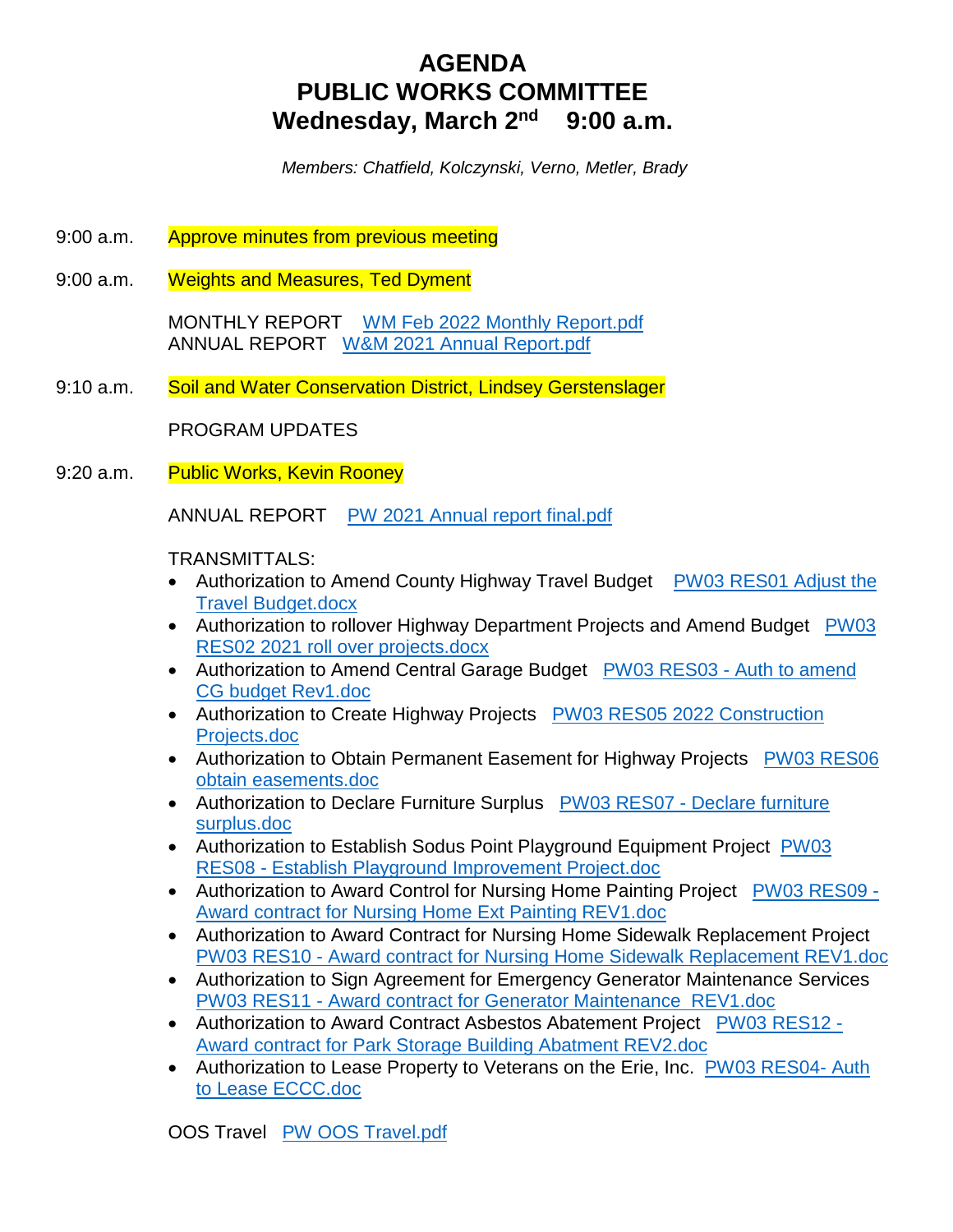### **WAYNE COUNTY DEPARTMENT OF WEIGHTS MEASURES - CONSUMER AFFAIRS**



### PUBLIC WORKS COMMITTEE MONTHLY REPORT

February 2022

**Theodore Dyment** Director

## **Monthly Device Inspection Test Results**

|                                             | Total |                | <b>Results of Initial Tests</b> |      |             |                       |       |    | <b>Total</b><br>Incorrect<br><b>Virsel</b><br><b>Rechecks</b> |                |
|---------------------------------------------|-------|----------------|---------------------------------|------|-------------|-----------------------|-------|----|---------------------------------------------------------------|----------------|
| <b>Devices</b> Total<br><b>Test Correct</b> |       |                |                                 |      |             | <b>Test Incorrect</b> |       |    | Inspection                                                    | Devices<br>Net |
| Device Type                                 |       | <b>Initial</b> | Correct                         | 96   | <b>Plus</b> | Minus                 | Other |    |                                                               | Tented         |
| Computing Scale                             | 2     | 2              | $\overline{z}$                  | 100% | ۰           | ۰                     | ٥     | ۰  | ۰                                                             | ٥              |
| Pre-Pack Ocale                              | 1     | 1              | ٠                               | 100% | ۰           | ۰                     | ۰     | ۰  | ٠                                                             | ۰              |
| <b>Customer Scale</b>                       |       |                |                                 |      |             |                       |       |    |                                                               |                |
| Vehicle Scale                               |       |                |                                 |      |             |                       |       |    |                                                               |                |
| Monorall Scale                              |       |                |                                 |      |             |                       |       |    |                                                               |                |
| Prescription Scale                          |       |                |                                 |      |             |                       |       |    |                                                               |                |
| Hopper/Batch/Tank Ocale                     |       |                |                                 |      |             |                       |       |    |                                                               |                |
| Platform Scale                              | з     | э              | в                               | 100% | ø           | ø                     | ۰     | ۰  | ۰                                                             | o              |
| Livestock Scale                             |       |                |                                 |      |             |                       |       |    |                                                               |                |
| Miscellaneous Scale                         | 4     | ٠              | 4                               | 100% | ٥           | ۰                     | ۰     | ٥  | ۰                                                             | ۰              |
| Petroleum Pump                              | 27    | B              | 8                               | 100% | ٥           | ۰                     | ۰     | 19 | ۰                                                             | ٥              |
| Petroleum Meter VTM                         |       |                |                                 |      |             |                       |       |    |                                                               |                |
| Meter Other                                 |       |                |                                 |      |             |                       |       |    |                                                               |                |
| Rack Meter                                  |       |                |                                 |      |             |                       |       |    |                                                               |                |
| <b>Liquid Measure</b>                       |       |                |                                 |      |             |                       |       |    |                                                               |                |
| Volumetric Measure                          |       |                |                                 |      |             |                       |       |    |                                                               |                |
| <b>Linear Measure</b>                       |       |                |                                 |      |             |                       |       |    |                                                               |                |
| <b>Linear Measuring Device</b>              | 1     | 1              | 1                               | 100% | ۰           | ۰                     | ۰     | ٥  | ۰                                                             | o              |
| <b>Timing Device</b>                        |       |                |                                 |      |             |                       |       |    |                                                               |                |
| Taximeter                                   |       |                |                                 |      |             |                       |       |    |                                                               |                |
| Miscellaneous Device                        |       |                |                                 |      |             |                       |       |    |                                                               |                |
| <b>LPG Meters</b>                           |       |                |                                 |      |             |                       |       |    |                                                               |                |
| Non-Commercial Devices                      | 15    | 15             | 12                              | 80%  | ٥           | ۰                     | з     | ٥  | 1                                                             | O              |
| <b>Weights Pharmacy</b>                     |       |                |                                 |      |             |                       |       |    |                                                               |                |
| Weights Other                               | 9     | 9              | э                               | 100% | ٥           | ۰                     | ۰     | ۰  | ۰                                                             | ۰              |

**Package Checking** 

# **Samples Collected**

Misc. Packages checked not reported, rough guess: Q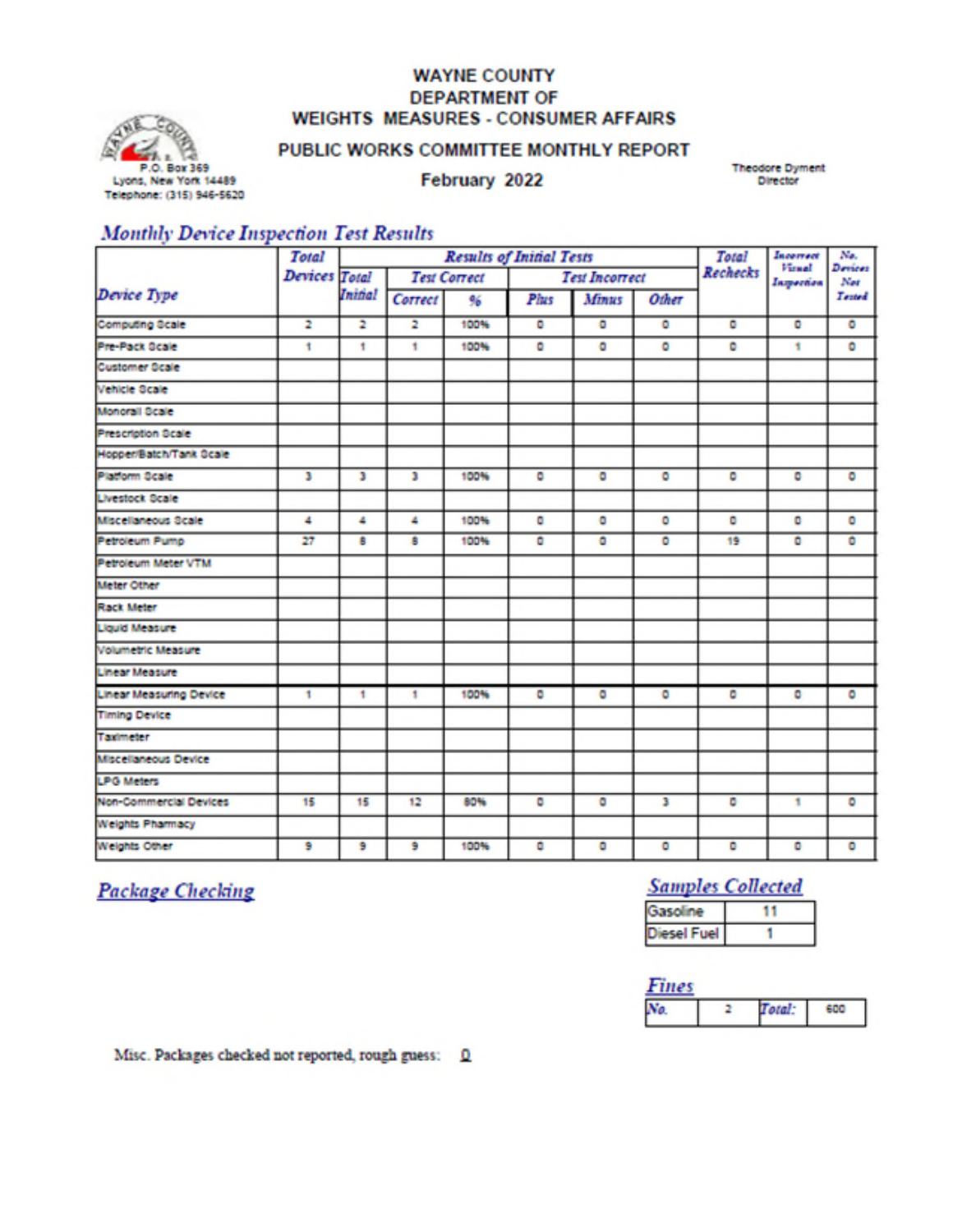

### **WAYNE COUNTY DEPARTMENT OF WEIGHTS MEASURES - CONSUMER AFFAIRS**

## PUBLIC WORKS COMMITTEE MONTHLY REPORT

February 2022

**Theodore Dyment** Director

## **Scanner Pricing Acceuracy**

| <b>Type of Inspection</b>     | # of<br>Inspections | # <i>Items</i><br><b>Checked</b> | # Over<br><b>Charges</b> | <b>Charges</b> | # Under Not on File | #Insp<br>Failed | % Failed |
|-------------------------------|---------------------|----------------------------------|--------------------------|----------------|---------------------|-----------------|----------|
| Complaint - Individual Items  |                     |                                  |                          |                |                     |                 |          |
| <b>Audit Inspections</b>      |                     |                                  |                          |                |                     |                 |          |
| <b>Full Inspections</b>       |                     | 800                              | 21                       |                |                     |                 | 38%      |
| Reinspections - Audit or Full |                     | 150                              |                          |                |                     |                 | 100%     |

### **Establishment Vists: 29**

Calibrated a 2000 gal milk tank at Ronald Martin Farm in Lyons. Notes: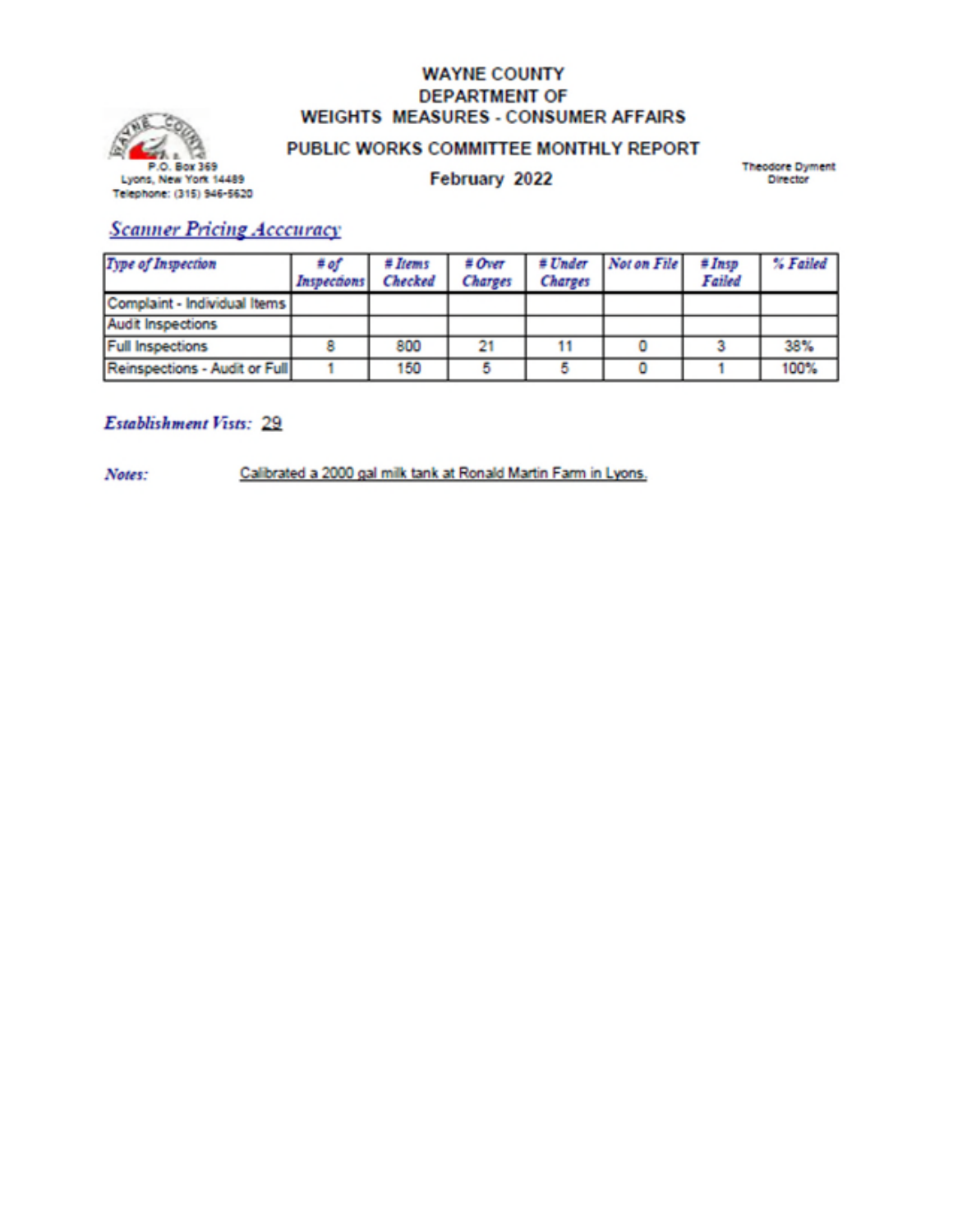**Committee No: 3 Date: March 2, 2022 Committee Chair: Lynn Chatfield Department Head: Kevin Rooney** 

#### **AUTHORIZATION TO ADJUST THE COUNTY HIGHWAY TRAVEL BUDGET**

WHEREAS, the Wayne County Travel Policy (policy) was adopted with resolution No. 504-21; and WHEREAS, the policy states that "All requests for travel that are in excess of the departmental appropriations for such purposes shall require the approval of the Board of Supervisors."; and

WHEREAS, the County Highway Machinery budget does not include appropriations for travel expenses, and WHEREAS, the County Highway Machinery department needs to return a Bucket Truck to a rental agency in Ohio; and

WHEREAS, anticipated travel related costs for meals and tolls to have County staff return the truck to Ohio are less than \$150 versus a \$2,000 charge by the rental company to have the truck returned; now therefore be it

RESOLVED, that the Board of Supervisors authorizes the County staff to return the Bucket Truck to the Ohio rental agency; and further be it

RESOLVED, that the County Treasurer is hereby authorized to make the following budget adjustments to ensure there are travel appropriations to cover the cost of the trip

#### **DM Road Machinery**

(Appropriations) \$150 to 54485 Travel \$150 from 54100 Supplies and Materials

|              | Budgeted: No and the state of the state of the state of the state of the state of the state of the state of the state of the state of the state of the state of the state of the state of the state of the state of the state<br>Proposed Cost: \$150 |  |  | Reimbursed Amount \$0 | County Cost \$150 |  |                             |  |
|--------------|-------------------------------------------------------------------------------------------------------------------------------------------------------------------------------------------------------------------------------------------------------|--|--|-----------------------|-------------------|--|-----------------------------|--|
|              | Departmental transfer \$________________________ from Account No. ____________________ to Account No. _______________                                                                                                                                 |  |  |                       |                   |  |                             |  |
|              |                                                                                                                                                                                                                                                       |  |  |                       |                   |  |                             |  |
|              |                                                                                                                                                                                                                                                       |  |  |                       |                   |  |                             |  |
|              |                                                                                                                                                                                                                                                       |  |  |                       |                   |  |                             |  |
|              |                                                                                                                                                                                                                                                       |  |  |                       |                   |  |                             |  |
|              |                                                                                                                                                                                                                                                       |  |  |                       |                   |  | Clerk, Board of Supervisors |  |
| Referred to: |                                                                                                                                                                                                                                                       |  |  |                       |                   |  |                             |  |
|              |                                                                                                                                                                                                                                                       |  |  |                       |                   |  |                             |  |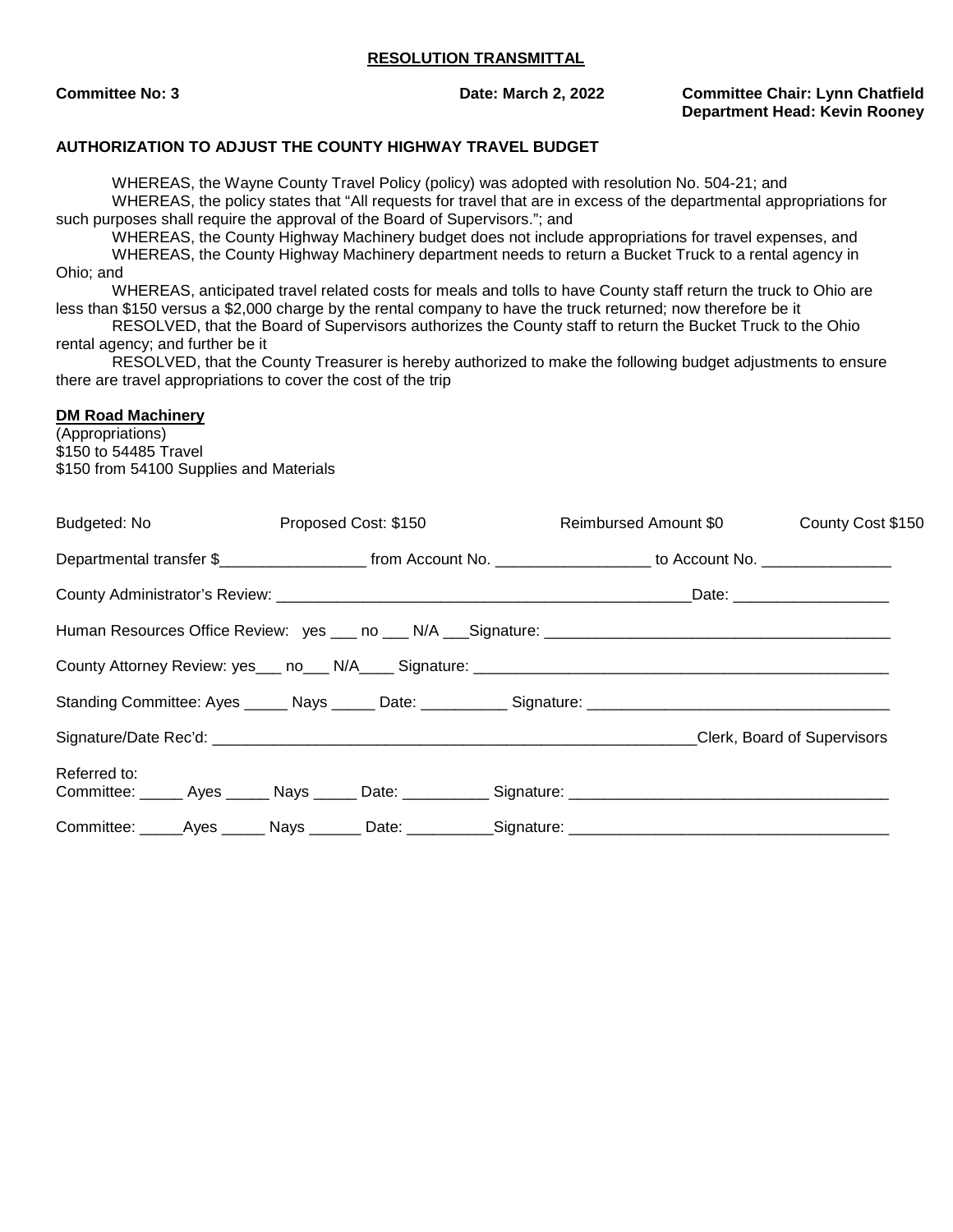**Committee No: 3 Date: March 2, 2022 Committee Chair: Lynn Chatfield Department Head: Kevin Rooney** 

#### **AUTHORIZATION TO ROLL OVER 2021 HIGHWAY DEPARTMENT PROJECTS AND AMEND THE 2021 BUDGET**

WHEREAS, each year the Superintendent of Public Works distributes CHIPS project reimbursement funds into specific project accounts; and

WHEREAS, some projects continue to the following calendar year; and

WHEREAS, the projects listed below will continue in 2022 and have the associated balances still available, and need to be re-appropriated in the 2022 budget; now, therefore, be it

RESOLVED, that the County Treasurer is authorized to transfer \$106,465.20 from the D Fund Balance; and, further be it

RESOLVED, that the County Treasurer is authorized to amend the 2022 budget as follows to carry the available 2021 project balance budgets and reimbursement revenues forward: D9999 Other Revenue

(Revenues) \$2,587,687.14 to 43501 Consolidated Highway Aid \$64,770.75 to 43511 State Aid – Marchiselli Funds \$345,443.97 to 44511 Federal Aid – Marchiselli Funds D5112 Road Construction (Appropriations) CHIPS 1,557,586.31 to 52600 Highway Construction 4,811.11 to 52638 Chips-Equipment 25,000.00 to 52663 20-70 Marion East Williamson Rd Project 29,064.66 to 52663 20-72 Wolcott Rd Project 17,369.40 to 52663 20-74 South Centenary Rd Project 170,000.00 to 52663 20-79 Lake Road Culvert Replacement Project<br>17.024.70 to 52664 21-32 County House Rd Project 52664 21-32 County House Rd Project 16,561.17 to 55264 21-42 North Geneva Rd Drainage Project 50,000.00 to 52670 21-49 Ridge Rd Union Hill Hamlet Project 43,899.44 to 52670 21-50 Surface Treating East 28,643.94 to 52670 21-51 Surface Treating West 50,000.00 to 52670 21-52 Misc. Culvert Project 577,726.41 to 52900 Bridge Construction 84,874.95 to 52665 Fuel Facility Renovation Project Federal/State/Local 110,715.64 to 52924 Farmington Road Bridge Project 321,089.33 to 52951 Ridge Rd Bridge Project Budgeted:Yes X No Proposed Cost: \$3,104,367.06 Reimbursed Amount \$2,997,901.86 County Cost \$106,465.20 Departmental transfer \$\_\_\_\_\_\_\_\_\_\_\_\_\_\_\_\_\_ from Account No. \_\_\_\_\_\_\_\_\_\_\_\_\_\_\_\_\_\_ to Account No. \_\_\_\_\_\_\_\_\_\_\_\_\_\_\_ County Administrator's Review: \_\_\_\_\_\_\_\_\_\_\_\_\_\_\_\_\_\_\_\_\_\_\_\_\_\_\_\_\_\_\_\_\_\_\_\_\_\_\_\_\_\_\_\_\_\_\_\_Date: \_\_\_\_\_\_\_\_\_\_\_\_\_\_\_\_\_\_ Human Resources Office Review: yes \_\_\_ no \_\_\_ N/A \_\_\_Signature: \_\_\_\_\_\_\_\_\_\_\_\_\_\_\_\_\_\_\_\_\_\_\_\_\_\_\_\_\_\_\_\_\_\_\_\_\_\_\_\_

County Attorney Review: yes\_\_\_ no\_\_\_ N/A\_\_\_\_ Signature: \_\_\_\_\_\_\_\_\_\_\_\_\_\_\_\_\_\_\_\_\_\_\_\_\_\_\_\_\_\_\_\_\_\_\_\_\_\_\_\_\_\_\_\_\_\_\_\_

Standing Committee: Ayes Mays Date: \_\_\_\_\_\_\_\_\_ Signature:

Signature/Date Rec'd: \_\_\_\_\_\_\_\_\_\_\_\_\_\_\_\_\_\_\_\_\_\_\_\_\_\_\_\_\_\_\_\_\_\_\_\_\_\_\_\_\_\_\_\_\_\_\_\_\_\_\_\_\_\_\_\_Clerk, Board of Supervisors Referred to:

Committee: \_\_\_\_\_ Ayes \_\_\_\_\_ Nays \_\_\_\_\_ Date: \_\_\_\_\_\_\_\_\_\_ Signature: \_\_\_\_\_\_\_\_\_\_\_\_\_\_\_\_\_\_\_\_\_\_\_\_\_\_\_\_\_\_\_\_\_\_\_\_\_ Committee: \_\_\_\_\_Ayes \_\_\_\_\_ Nays \_\_\_\_\_\_ Date: \_\_\_\_\_\_\_\_\_\_Signature: \_\_\_\_\_\_\_\_\_\_\_\_\_\_\_\_\_\_\_\_\_\_\_\_\_\_\_\_\_\_\_\_\_\_\_\_\_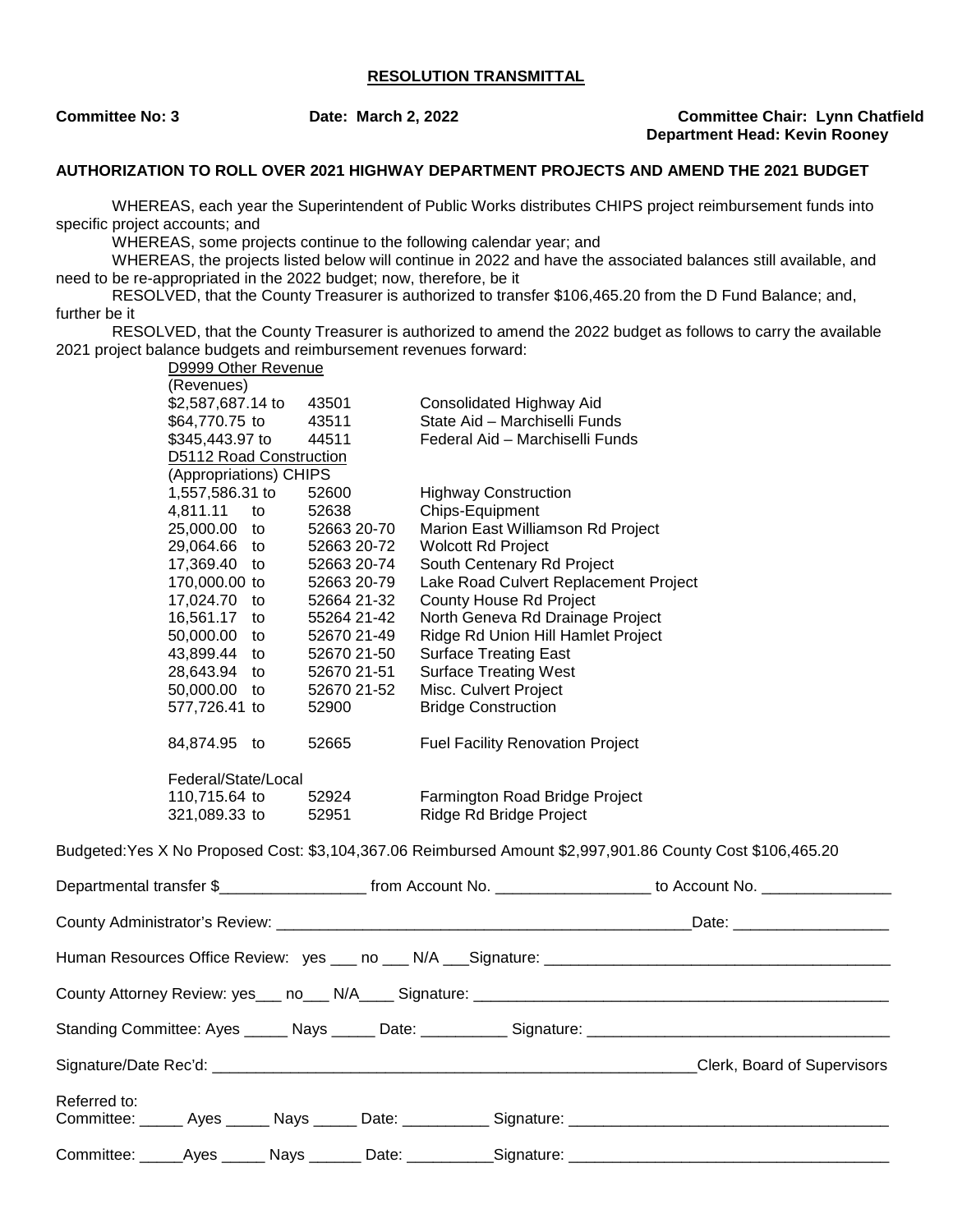Committee No. 3 Date: March 2, 2022 Committee Chair: Lynn Chatfield Department Head: Kevin Rooney

#### **AUTHORIZATION TO AMEND 2022 CENTRAL GARAGE BUDGET**

WHEREAS, a large drive-on lift being used in the Central Garage shop has failed an annual inspection due to cracked welds in the platform, and

WHEREAS, this lift has some other defects that make it cost prohibitive to repair, and

WHEREAS, a similar drive-on lift can be purchased from Rotary through a NYS Purchase contract (PC67297) at an installed cost of \$57,463.56, and

WHEREAS, this need for replacement was not anticipated, thus the 2022 Central Garage budget did not include funds for this purchase, and

WHEREAS, the Deputy Budget Officer suggests that funds be transferred from the General Fund Unassigned Fund Balance, and now therefore be it

RESOLVED, that the Superintendent of Public Works is authorized to purchase the drive-on lift, and be it further RESOLVED, that the Wayne County Treasurer is authorized to transfer \$57,463.56 from the General Fund Unassigned Fund Balance; and be it further

RESOLVED, that the County Treasurer is authorized to make the following budget adjustment:

A1640 Central Garage (Appropriations) \$57,463.56 to 52000 (Equipment & Other Cap Outlay)

|                                                                                                                      |  | Budgeted: yes __ no_X_ Proposed Cost: _\$57,463.56__ Reimbursed Amount ______ County cost __\$57,463.56___       |
|----------------------------------------------------------------------------------------------------------------------|--|------------------------------------------------------------------------------------------------------------------|
|                                                                                                                      |  | Departmental transfer \$_______________________ from Account No. ___________________ to Account No. ____________ |
|                                                                                                                      |  |                                                                                                                  |
|                                                                                                                      |  |                                                                                                                  |
|                                                                                                                      |  |                                                                                                                  |
|                                                                                                                      |  |                                                                                                                  |
|                                                                                                                      |  | Clerk, Board of Supervisors                                                                                      |
| Referred to:<br>Committee: ______ Ayes ______ Nays ______ Date: ___________ Signature: _____________________________ |  |                                                                                                                  |
| Committee: _____Ayes ______ Nays _______ Date: ___________Signature: _______________________________                 |  |                                                                                                                  |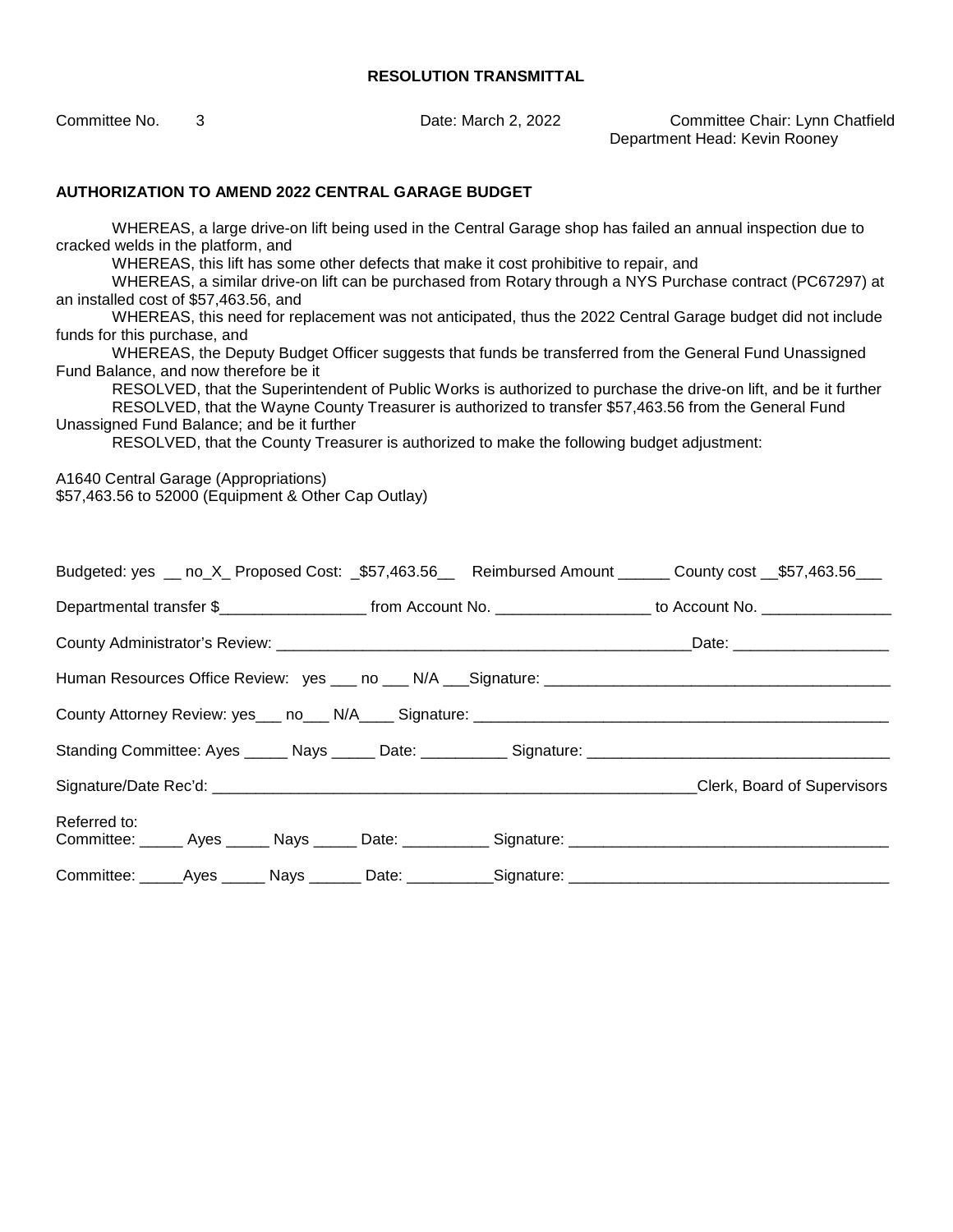Committee No. 3 Date: March 2, 2022 Committee Chair: Lynn Chatfield Department Head: Kevin Rooney

#### **AUTHORIZATION TO CREATE PROJECTS IN THE HIGHWAY DEPARTMENT**

WHEREAS, in accordance with Section 115 of the Highway Law, the Superintendent of Public Works has prepared Project Statements for the proposed work for the following projects:

| $22 - 66$ | Bridge Membrane Replacement Project                                              | \$35,000  |
|-----------|----------------------------------------------------------------------------------|-----------|
|           | And a supplemental project statement of proposed work for the following project: |           |
| $22 - 52$ | Misc. Culvert Replacement Project                                                | \$200,000 |
| 22-53     | Marion East Williamson Rd Recycle Project                                        | \$125,000 |
| 22-54     | Marion East Williamson Rd Paving Project                                         | \$280,000 |
| 22-59     | North Geneva Rd Paving Project                                                   | \$300,000 |
| $22 - 65$ | Lake Bluff Road Culvert Project                                                  | \$150,000 |
| $21 - 42$ | North Geneva Rd Drainage Project                                                 | \$68,000  |
|           |                                                                                  |           |

now, therefore, be it

RESOLVED, that the Project Statements prepared by the Superintendent of Public Works are hereby approved by the Board of Supervisors, and the Chairman of the Board and the Clerk of the Board are hereby authorized and directed to endorse such approval on the Project Statements; and be it further

RESOLVED, that the County Treasurer is hereby authorized and directed to create line items and transfer funds as listed below:

#### **D5112 Road Construction**

(Appropriations)

\$1,158,000 from .52600 Highway Construction to the following Chips Projects:

\$ 35,000 to .52670 22-66 Bridge Membrane Replacement Project

\$200,000 to .52670 21-52 Misc. Culvert Replacement Project

\$125,000 to .52670 22-53 Marion East Williamson Rd Recycle Project

\$280,000 to .52670 22-54 Marion East Williamson Rd Paving Project

\$300,000 to .52670 22-59 North Geneva Rd Paving Project

\$150,000 to .52670 22-65 Lake Bluff Road Culvert Project

\$ 68,000 to .52664 21-42 North Geneva Rd Drainage Project

|              |                                                                                                                 |  |  | Budgeted: yes X no___ Proposed Cost: \$1,158,000 Reimbursed Amount \$1,158,000 County Cost          | $\overline{0}$                                                                                       |  |
|--------------|-----------------------------------------------------------------------------------------------------------------|--|--|-----------------------------------------------------------------------------------------------------|------------------------------------------------------------------------------------------------------|--|
|              | Departmental transfer \$_____________________ from Account No. __________________ to Account No. ______________ |  |  |                                                                                                     |                                                                                                      |  |
|              |                                                                                                                 |  |  |                                                                                                     |                                                                                                      |  |
|              |                                                                                                                 |  |  |                                                                                                     |                                                                                                      |  |
|              |                                                                                                                 |  |  |                                                                                                     |                                                                                                      |  |
|              |                                                                                                                 |  |  |                                                                                                     |                                                                                                      |  |
|              |                                                                                                                 |  |  |                                                                                                     | Clerk, Board of Supervisors                                                                          |  |
| Referred to: |                                                                                                                 |  |  |                                                                                                     | Committee: ______ Ayes ______ Nays ______ Date: ___________ Signature: _____________________________ |  |
|              |                                                                                                                 |  |  | Committee: ______Ayes ______ Nays _______ Date: ___________Signature: _____________________________ |                                                                                                      |  |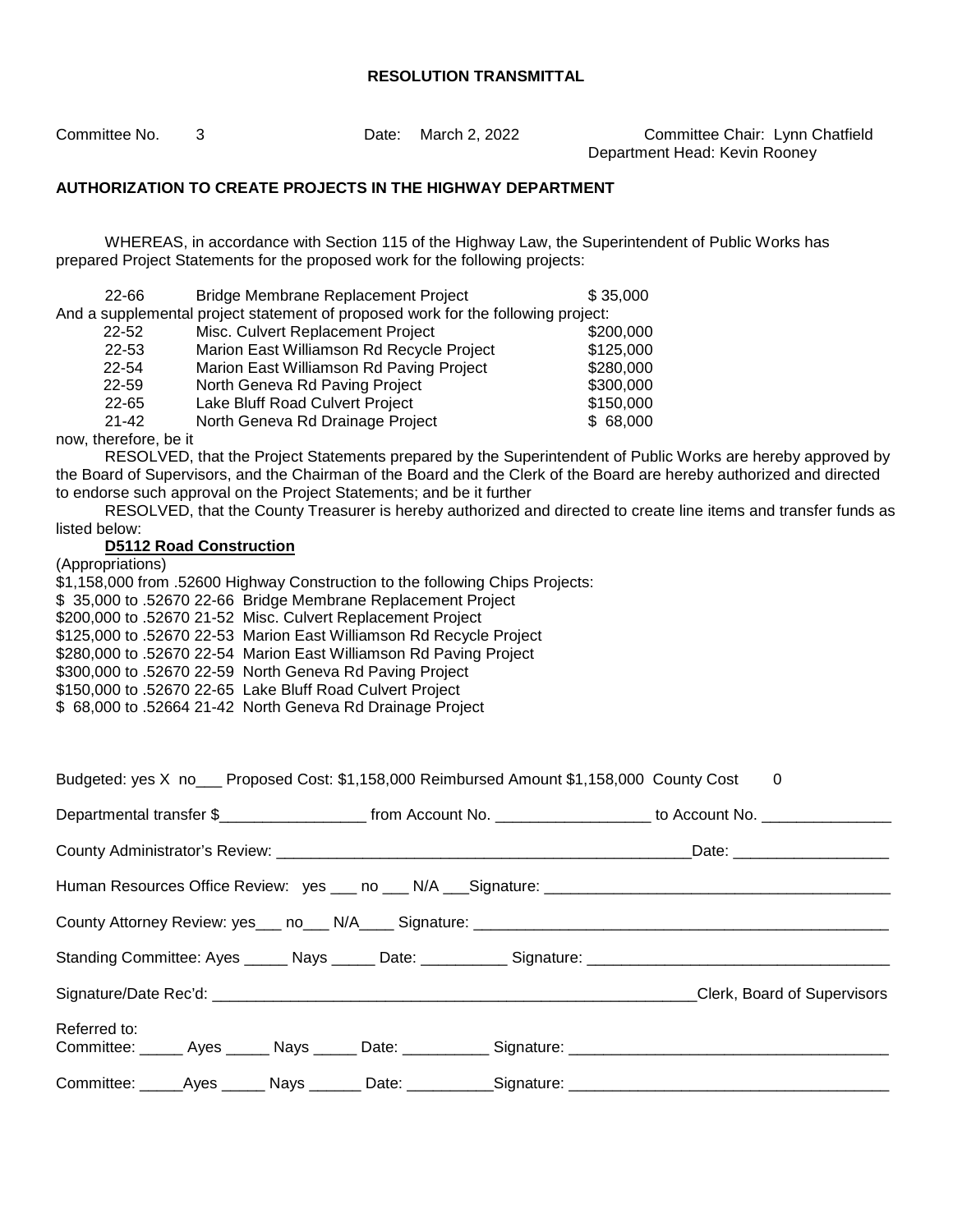Committee No. 3 Date: March 2, 2022 Committee Chair: Lynn Chatfield Department Head: Kevin Rooney **AUTHORIZATION TO OBTAIN PERMANENT EASEMENTS FOR HIGHWAY PROJECTS**  WHEREAS, the Highway Department has a need to obtain easements for drainage projects where work will extend beyond the right-of-way, and WHEREAS, staff from the Highway Department have met with the residents and have developed maps and descriptions to be filed with the County Clerk's office, and WHEREAS, the list below identifies the property owners that will require easements: Logan Paul Springer, 63117-00-588863, 6454 Furnace Road, Ontario NY 14519 Gerber Homes, Inc., 63117-00-570849, 6422 Furnace Road, Ontario NY 14519 now, therefore be it RESOLVED, that the Chairman of the Board of Supervisors is authorized to sign easement documents, subject to the review and approval of the County Attorney as to form and content. Budgeted: yes \_\_\_ no\_\_\_ Proposed Cost: \_\_\_\_0\_\_\_\_\_\_\_\_ Reimbursed Amount \_\_\_\_\_\_\_\_\_\_ County cost\_\_\_\_0\_\_\_\_\_\_\_ Departmental transfer \$\_\_\_\_\_\_\_\_\_\_\_\_\_\_\_\_\_\_\_\_\_\_\_\_ from Account No. \_\_\_\_\_\_\_\_\_\_\_\_\_\_\_\_\_\_\_\_\_\_ to Account No. \_\_\_\_\_\_\_\_\_\_\_\_\_ County Administrator's Review: \_\_\_\_\_\_\_\_\_\_\_\_\_\_\_\_\_\_\_\_\_\_\_\_\_\_\_\_\_\_\_\_\_\_\_\_\_\_\_\_\_\_\_\_\_\_\_\_Date: \_\_\_\_\_\_\_\_\_\_\_\_\_\_\_\_\_\_ Human Resources Office Review: yes \_\_\_ no \_\_\_ N/A \_\_ Signature: County Attorney Review: yes\_\_\_ no\_\_\_ N/A\_\_\_\_ Signature: \_\_\_\_\_\_\_\_\_\_\_\_\_\_\_\_\_\_\_\_\_\_\_\_\_\_\_\_\_\_\_\_\_\_\_\_\_\_\_\_\_\_\_\_\_\_\_\_ Standing Committee: Ayes \_\_\_\_\_ Nays \_\_\_\_\_ Date: \_\_\_\_\_\_\_\_\_\_ Signature: \_\_\_\_\_\_\_\_\_\_\_\_\_\_\_\_\_\_\_\_\_\_\_\_\_\_\_\_\_\_\_\_\_\_\_ Signature/Date Rec'd: \_\_\_\_\_\_\_\_\_\_\_\_\_\_\_\_\_\_\_\_\_\_\_\_\_\_\_\_\_\_\_\_\_\_\_\_\_\_\_\_\_\_\_\_\_\_\_\_\_\_\_\_\_\_\_\_Clerk, Board of Supervisors Referred to: Committee: \_\_\_\_\_ Ayes \_\_\_\_\_ Nays \_\_\_\_\_ Date: \_\_\_\_\_\_\_\_\_\_ Signature: \_\_\_\_\_\_\_\_\_\_\_\_\_\_\_\_\_\_\_\_\_\_\_\_\_\_\_\_\_\_\_\_\_\_\_\_\_ Committee: Ayes Nays Date: Signature: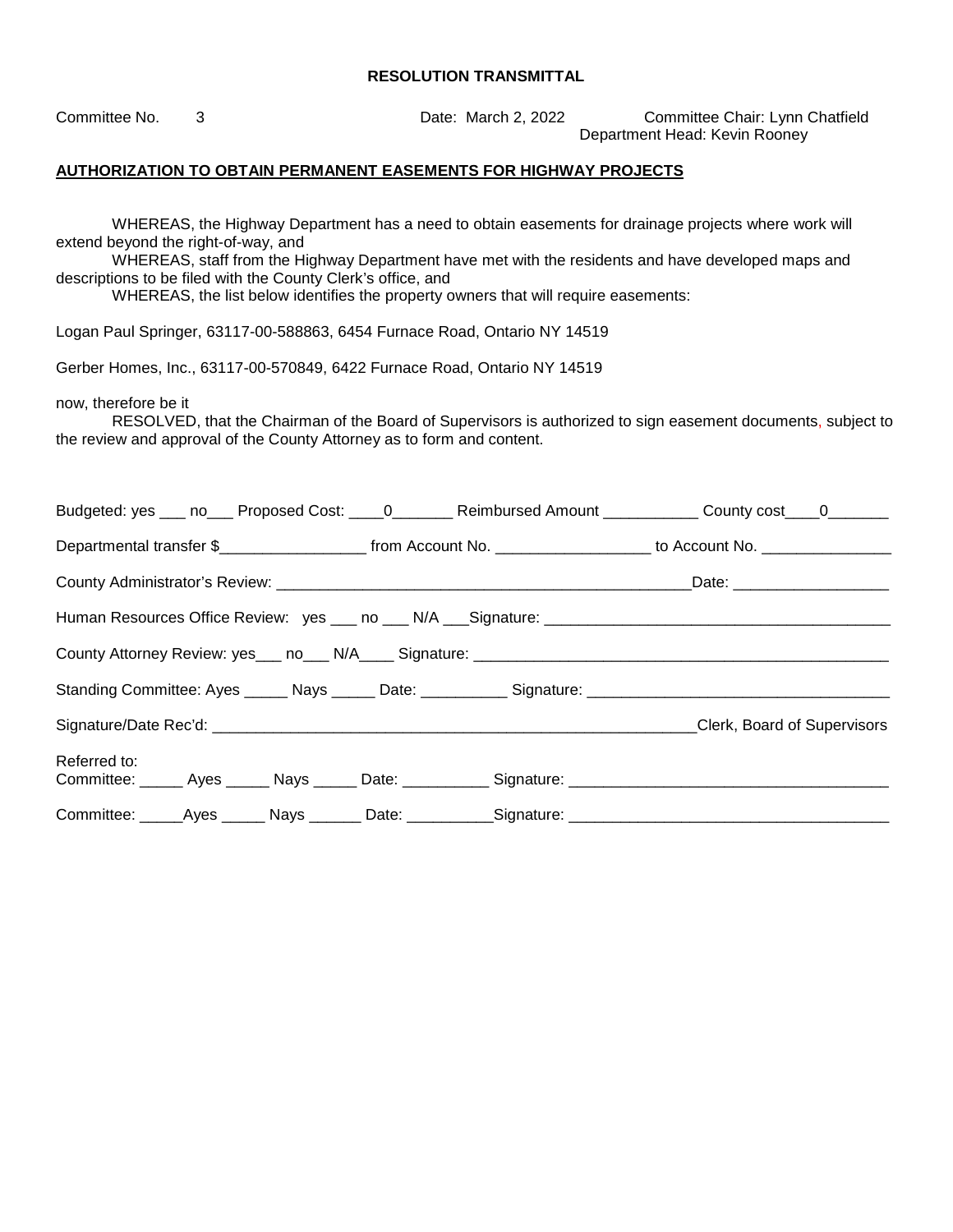Committee No. 3 Date: March 2, 2022 Committee Chair: Lynn Chatfield Department Head: Kevin Rooney

#### **AUTHORIZATION TO DECLARE OLD FURNITURE SURPLUS FROM 9 PEARL STREET OFFICE BUILDING**

WHEREAS, the County has fully re-occupied the 9 Pearl Street building after the yearlong renovation project; and WHEREAS, the renovation project included funds for new office furniture throughout the first floor of the building;

and

WHEREAS, the Public Works Department now has a surplus of old office furniture both in storage and that was being used by 9 Pearl Street staff at their temporary offices ; and

WHEREAS, the Public Works Department does not have space to store this surplus office furniture; and WHEREAS, most of the furniture items are past their useful life; now, therefore be it

RESOLVED, that the Superintendent of Public Works is hereby authorized to declare the old office furniture as surplus and shall be disposed of in accordance with the Wayne County Surplus Equipment Disposition Policy

| Budgeted: yes ___ no___ Proposed Cost: ____ Reimbursed Amount ________ County cost_________                     |  |  |                                                                                                      |
|-----------------------------------------------------------------------------------------------------------------|--|--|------------------------------------------------------------------------------------------------------|
| Departmental transfer \$_______________________ from Account No. ___________________ to Account No. ___________ |  |  |                                                                                                      |
|                                                                                                                 |  |  |                                                                                                      |
|                                                                                                                 |  |  |                                                                                                      |
|                                                                                                                 |  |  |                                                                                                      |
|                                                                                                                 |  |  |                                                                                                      |
|                                                                                                                 |  |  | Clerk, Board of Supervisors                                                                          |
| Referred to:                                                                                                    |  |  |                                                                                                      |
|                                                                                                                 |  |  | Committee: _____Ayes ______ Nays _______ Date: ___________Signature: _______________________________ |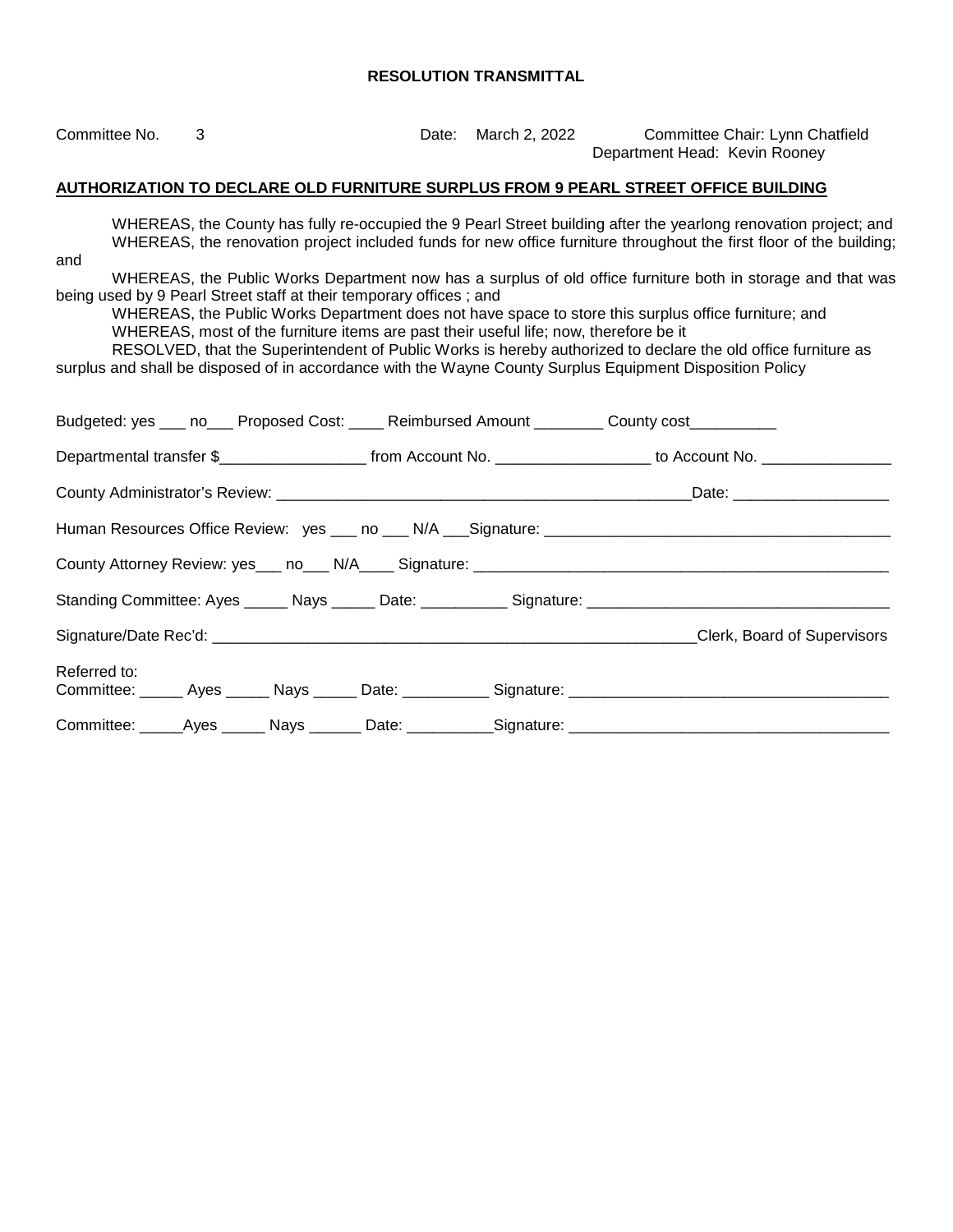Committee No. 3 Date: March 2, 2022 Committee Chair: Lynn Chatfield Department Head: Kevin Rooney

#### **AUTHORIZATION TO ESTABLISH SODUS POINT PLAYGROUND EQUIPMENT PROJECT AND APPROVE CONTRACT.**

WHEREAS, the ARPA Committee has approved funding for the Wayne County Sodus Point playground equipment project at 7598 First Street in Sodus Point, NY; and

WHEREAS, each ARPA project must be created and approved by board resolution; and

WHEREAS, the Deputy Superintendent of Public Works originally requested \$75,000.00 for this project; and WHEREAS, the Deputy Superintendent of Public Works has contacted Parkitects, Inc, a playground equipment supplier on Sourcewell Contract #010521-LSI and received a proposal for the project of \$78,876.34; now, therefore, be it

RESOLVED, that the Wayne County Sodus Point playground equipment project is hereby created with ARPA funding of \$75,000; and be it further

RESOLVED, that the County Treasurer is authorized to transfer \$75,000 of ARPA funds from the General Fund to the Capital Project Fund, and be it further

RESOLVED, that Wayne County Treasurer is authorized to transfer \$3,877.00 from the General Fund Contingency budget to the Capital Project Fund; and be it further

RESOLVED, that the Chairman of the Board of Supervisors is hereby authorized to sign an agreement with Parkitects, Inc for the supply and installation of playground equipment under Sourcewell Contract #010521-LSI, subject to the approval of the County Attorney as to form and content for a total project cost of \$78,876.34, and be it further RESOLVED, that the County Treasurer is authorized to make the following budget adjustments:

#### **A1011 ARPA Fund**

(Appropriations) \$75,000 from .54000 Contractual Expenses

#### **A1990 General Fund Contingencies**

(Appropriations) \$3,877 from .54000 Contractual Expenses

#### **A9950 Transfer to Capital Fund Projects**   $($

| (Appropriations)<br>\$78,877.00 to  52774 Building Renovation Cap. Proj. |                                                                                      |                                                                            |  |  |                                                                                                                       |  |  |  |  |  |
|--------------------------------------------------------------------------|--------------------------------------------------------------------------------------|----------------------------------------------------------------------------|--|--|-----------------------------------------------------------------------------------------------------------------------|--|--|--|--|--|
| <b>H4902 ARPA</b>                                                        |                                                                                      |                                                                            |  |  |                                                                                                                       |  |  |  |  |  |
| (Revenues)                                                               |                                                                                      | \$78,877,00 to 45031 Prk04 (Sodus Point Play Equipment) Interfund Transfer |  |  |                                                                                                                       |  |  |  |  |  |
| (Appropriations)                                                         | \$78,877,.00 to .52000 Prk04 (Sodus Point Play Equipment) Equipment & Capital Outlay |                                                                            |  |  |                                                                                                                       |  |  |  |  |  |
|                                                                          |                                                                                      |                                                                            |  |  | Budgeted: yes _X__ no__ Proposed Cost: \$_78,876.34__ Reimbursed Amount ______ County cost __78,876.34___             |  |  |  |  |  |
|                                                                          |                                                                                      |                                                                            |  |  | Departmental transfer \$_________________________ from Account No. ____________________ to Account No. ______________ |  |  |  |  |  |
|                                                                          |                                                                                      |                                                                            |  |  |                                                                                                                       |  |  |  |  |  |
|                                                                          |                                                                                      |                                                                            |  |  |                                                                                                                       |  |  |  |  |  |
|                                                                          |                                                                                      |                                                                            |  |  |                                                                                                                       |  |  |  |  |  |
|                                                                          |                                                                                      |                                                                            |  |  |                                                                                                                       |  |  |  |  |  |
|                                                                          |                                                                                      |                                                                            |  |  | Clerk, Board of Supervisors                                                                                           |  |  |  |  |  |
| Referred to:                                                             |                                                                                      |                                                                            |  |  |                                                                                                                       |  |  |  |  |  |
|                                                                          |                                                                                      |                                                                            |  |  |                                                                                                                       |  |  |  |  |  |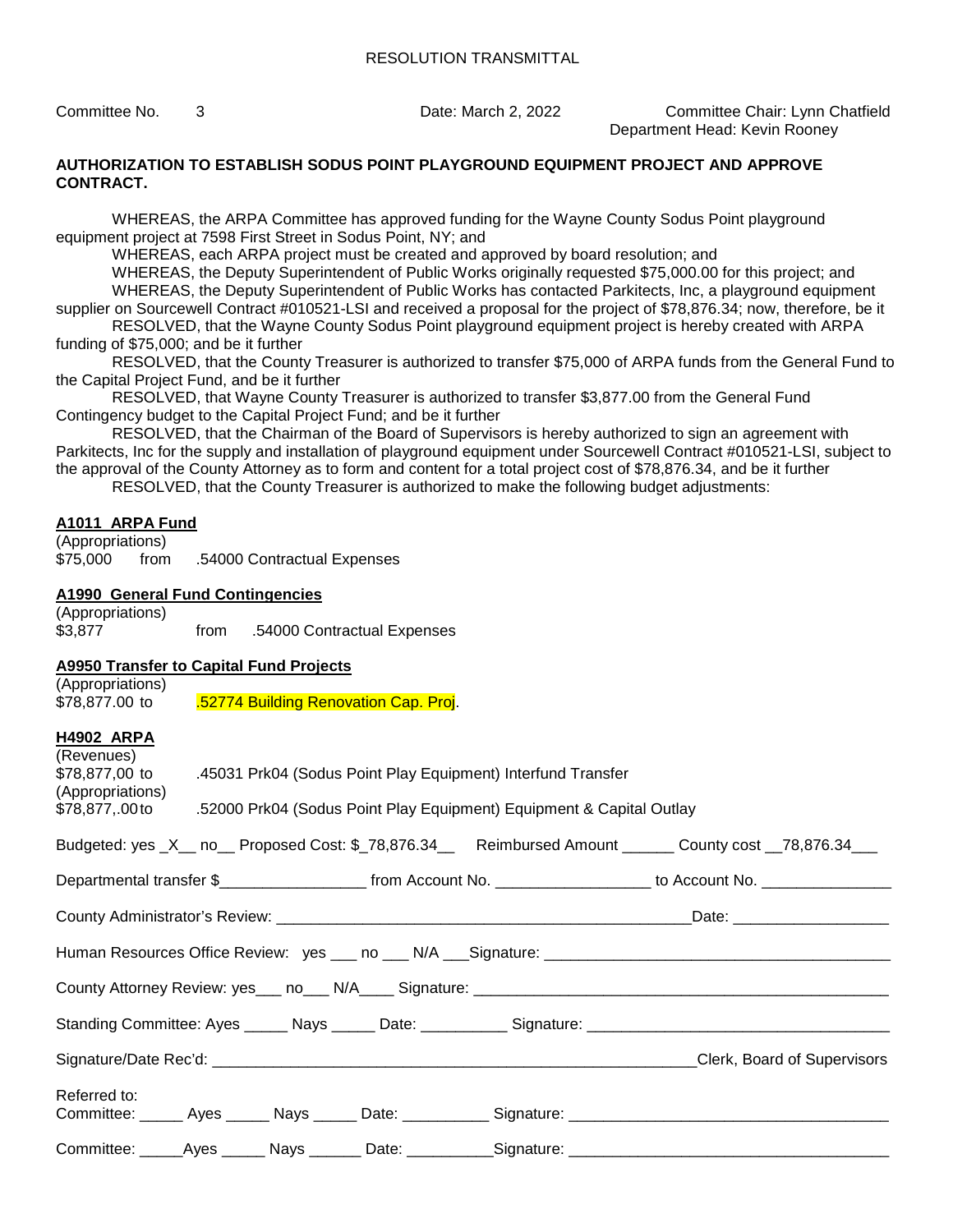Committee No. 3 Date: March 2, 2022 Committee Chair: Lynn **Chatfield** 

Rooney

#### **AUTHORIZATION TO AWARD CONTRACT FOR NURSING HOME EXTERIOR SIDING PAINTING PROJECT**

WHEREAS, the Purchasing Agent has duly advertised for bid(s) for the painting of the exterior cement board siding and trim at the Wayne County Nursing Home located at 1529 Nye Road in Lyons, NY and the bids were opened on Tuesday, February 22, 2022 at 2:00 p.m. and the following bids were received:

| <b>Dobbins Painting &amp; Contracting, LLC</b><br>1171 E. Union Street<br><b>Newark, NY 14513</b>         | \$288.347.53 |
|-----------------------------------------------------------------------------------------------------------|--------------|
| Pan-America Enterprises, Inc<br>1954 Edison Ave<br>Pelham Bay, NY 10461                                   | \$168.888.00 |
| <b>S&amp;S General Construction Inc.</b><br>114-17 125 <sup>th</sup> Street<br>South Ozone Park, NY 11420 | \$391,200.00 |

; and

WHEREAS, the Deputy Superintendent of Public Works has reviewed the bid and recommends that the bid be awarded to Pan-America Enterprises, Inc for the cost of \$168,888.00; and

WHEREAS, the Nursing Home originally budgeted \$125,000.00 for this project and

WHEREAS, the project might require replacement of damaged cement board siding and/or trim with prior approval from the Deputy Superintended of Public Works; and

WHEREAS, the bid form identifies unit pricing for the replacement of siding and trim if required; and

WHEREAS, the Deputy Superintendent recommends carrying a \$25,000.00 contingency fund for this project to cover the cost of replacing siding and trims boards if needed; and

WHEREAS, the Wayne County Nursing Home is desirous in appropriating \$68,888.00 of the Nursing Home Fund Balance; and

WHEREAS, it is beneficial to allow the Superintendent of Public Works or his Deputy have the authority to approve and sign change orders for this additional work; now, therefore be it

RESOLVED, that the Chairman of the Wayne County Board of Supervisors is hereby authorized and directed to execute a contract on behalf of the County of Wayne, subject to the County Attorney's approval as to form and content with Pan-America Enterprises, Inc for painting of the exterior cement board siding and trims at the Wayne County Nursing Home for a cost of \$168,888.00; and be it further

RESOLVED, that the Wayne County Board of Supervisors hereby authorizes the Superintendent of Public Works or his Deputy to approve change orders within the project budgeted amount of \$193,888; and be it further

RESOLVED, that the Wayne County Treasurer hereby is authorized to transfer \$68,888 from E Fund Balance and make the following budget adjustment:

#### **E6000 Wayne County Nursing Home**

| (Appropriations)<br>\$68,888 to | 52000 Equipment and Other Capital Outlay                                                                |  |  |  |  |  |  |  |  |
|---------------------------------|---------------------------------------------------------------------------------------------------------|--|--|--|--|--|--|--|--|
|                                 | Budgeted: yes _X__ no__ Proposed Cost: \$__193,888__ Reimbursed Amount _____ County cost ____193,888___ |  |  |  |  |  |  |  |  |
|                                 | Departmental transfer \$                                                                                |  |  |  |  |  |  |  |  |
|                                 |                                                                                                         |  |  |  |  |  |  |  |  |
|                                 |                                                                                                         |  |  |  |  |  |  |  |  |

Department Head: Kevin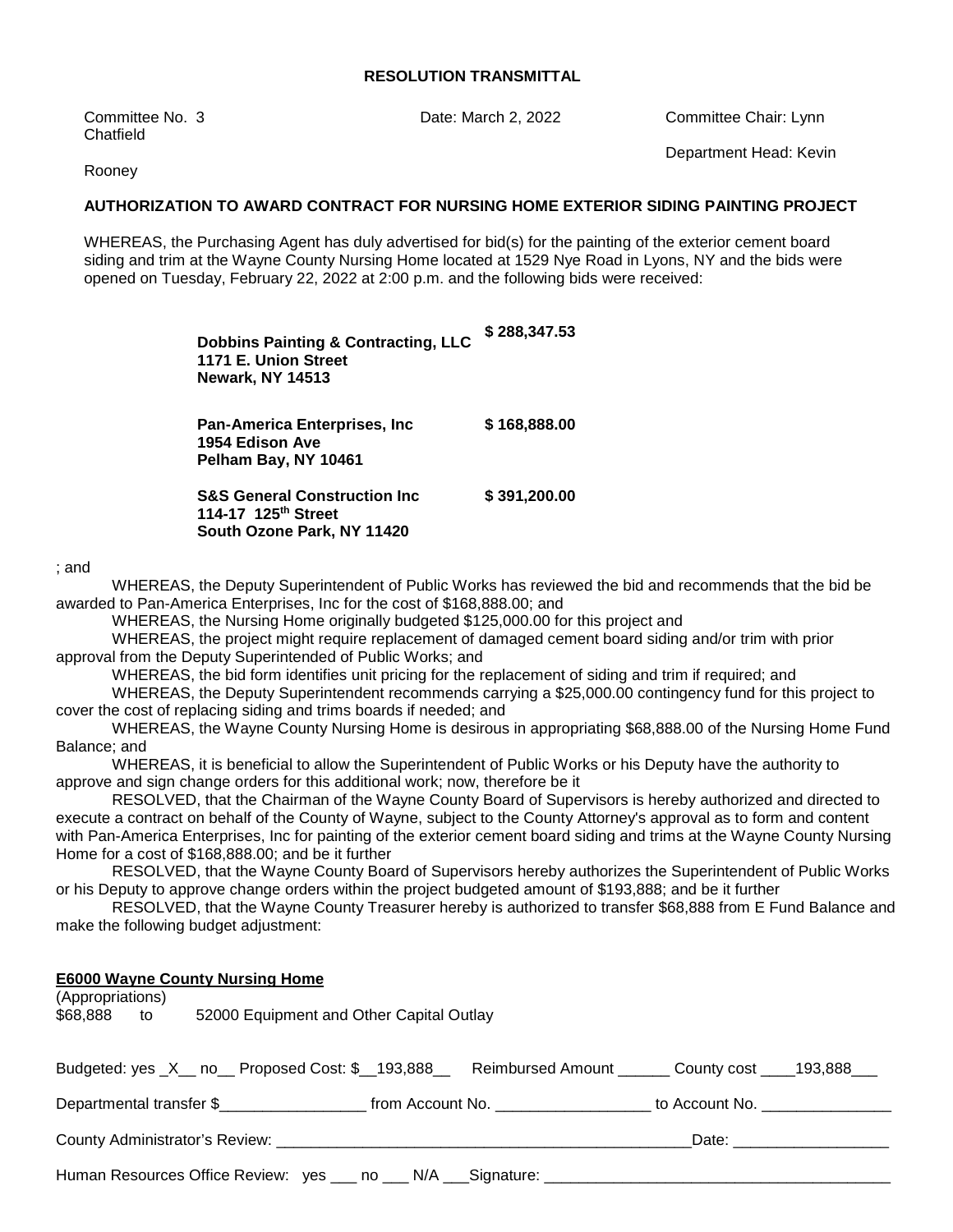|                                                            |  |                                      | Standing Committee: Ayes ______ Nays ______ Date: ___________ Signature: ___________________________ |
|------------------------------------------------------------|--|--------------------------------------|------------------------------------------------------------------------------------------------------|
|                                                            |  |                                      | Clerk, Board of Supervisors                                                                          |
| Referred to:                                               |  |                                      |                                                                                                      |
| Committee: ______Ayes ______ Nays _______ Date: __________ |  | _Signature: ________________________ |                                                                                                      |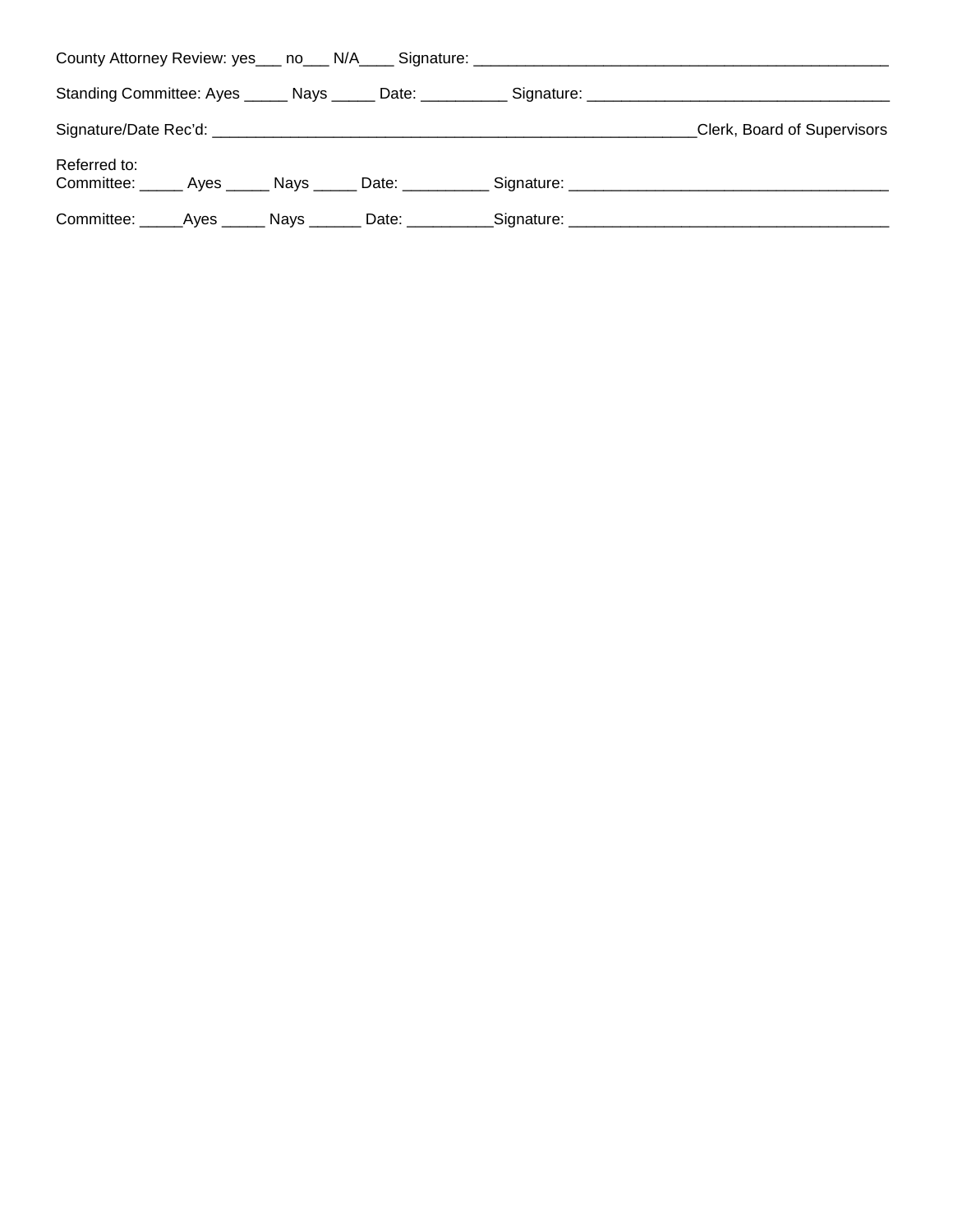Committee No. 3 Date: March 2, 2022 Committee Chair: Lynn Chatfield Department Head: Kevin Rooney

#### **AUTHORIZATION TO AWARD CONTRACT FOR NURSING HOME SIDEWALK REPLACEMENT PROJECT**

WHEREAS, the Purchasing Agent has duly advertised for bid(s) for the replacement of sidewalks sections around the Wayne County Nursing Home located at 1529 Nye Road in Lyons, NY and the bids were opened on Tuesday, February 22, 2022 at 2:30 p.m. and the following bids were received:

|                                                                                                       | <b>Bid Item</b><br>#1 | <b>Bid Item</b><br>#2 | <b>Bid Item</b><br>#3 | <b>Bid Item</b><br>#4 | Total        |
|-------------------------------------------------------------------------------------------------------|-----------------------|-----------------------|-----------------------|-----------------------|--------------|
| <b>Pro Construction</b><br>6062 Sautell Road.<br>Bergen, NY 14416                                     | \$38,000.00           | \$25,000.00           | \$13,000.00           | \$15,000.00           | \$91,000.00  |
| <b>S&amp;S General</b><br><b>Construction</b><br>114-17 125th Street<br>South Ozone Park, NY<br>11420 | \$70,000.00           | \$40,000.00           | \$16,500.00           | \$27,500.00           | \$154,000.00 |
| <b>Modern Masonry</b><br>2042 Daboll Rd.<br>Clyde, NY 14433                                           | \$33,340.00           | \$18,570.00           | \$11,100.00           | \$13,600.00           | \$76,610.00  |
| <b>Roadtek</b><br>4846 Route 104<br>Williamson, NY 14589                                              | \$37,639.34           | \$19,153.32           | \$12,548.94           | \$13,539.62           | \$82,881.22  |
| <b>Workers LLC</b><br>45 Ann Street<br>Norwich. CT 06360                                              | \$35,000.00           | \$22,850.00           | \$14,980.00           | \$16,406.00           | \$89,236.00  |
| <b>Rock Solid Services</b><br>1321 Mott Road<br>Phelps, NY 14532                                      | \$78,444.00           | \$46,997.28           | \$38,266.60           | \$32,408.24           | \$196,116.12 |
| <b>Schreiber Excavating</b><br>1767 Kenyon Road<br>Ontario, NY 14519                                  | \$39,669.00           | \$22,292.00           | \$15,204.00           | \$15,433.00           | \$92,598.00  |

; and

WHEREAS, the Deputy Superintendent of Public Works has reviewed the bids and recommends awarding bid items #1 - #4 to Modern Masonry for a total cost of \$76,610.00; and

WHEREAS, the Nursing Home's original budgeted amount for said project is \$75,000.00 and

WHEREAS, the Deputy Superintendent does not anticipate any change orders but recommends carrying a small contingency amount of \$7,500 for this project if needed; and

WHEREAS, the Wayne County Nursing Home is desirous in appropriating \$9,110.00 of the Nursing Home Enterprise Fund Balance; and

WHEREAS, it is beneficial to allow the Superintendent of Public Works or his Deputy to have the authority to approve and sign change orders for this additional work; now, therefore be it:

RESOLVED, that the Chairman of the Wayne County Board of Supervisors is hereby authorized and directed to execute a contract on behalf of the County of Wayne, subject to the County Attorney's approval as to form and content with Modern Masonry for sidewalk replacement bid items #1- #4 at the Wayne County Nursing Home for a total cost of \$76,610; and be it further

RESOLVED, that the Wayne County Board of Supervisors hereby authorizes the Superintendent of Public Works or his Deputy to approve change orders within the project budgeted amount of \$84,110; and be it further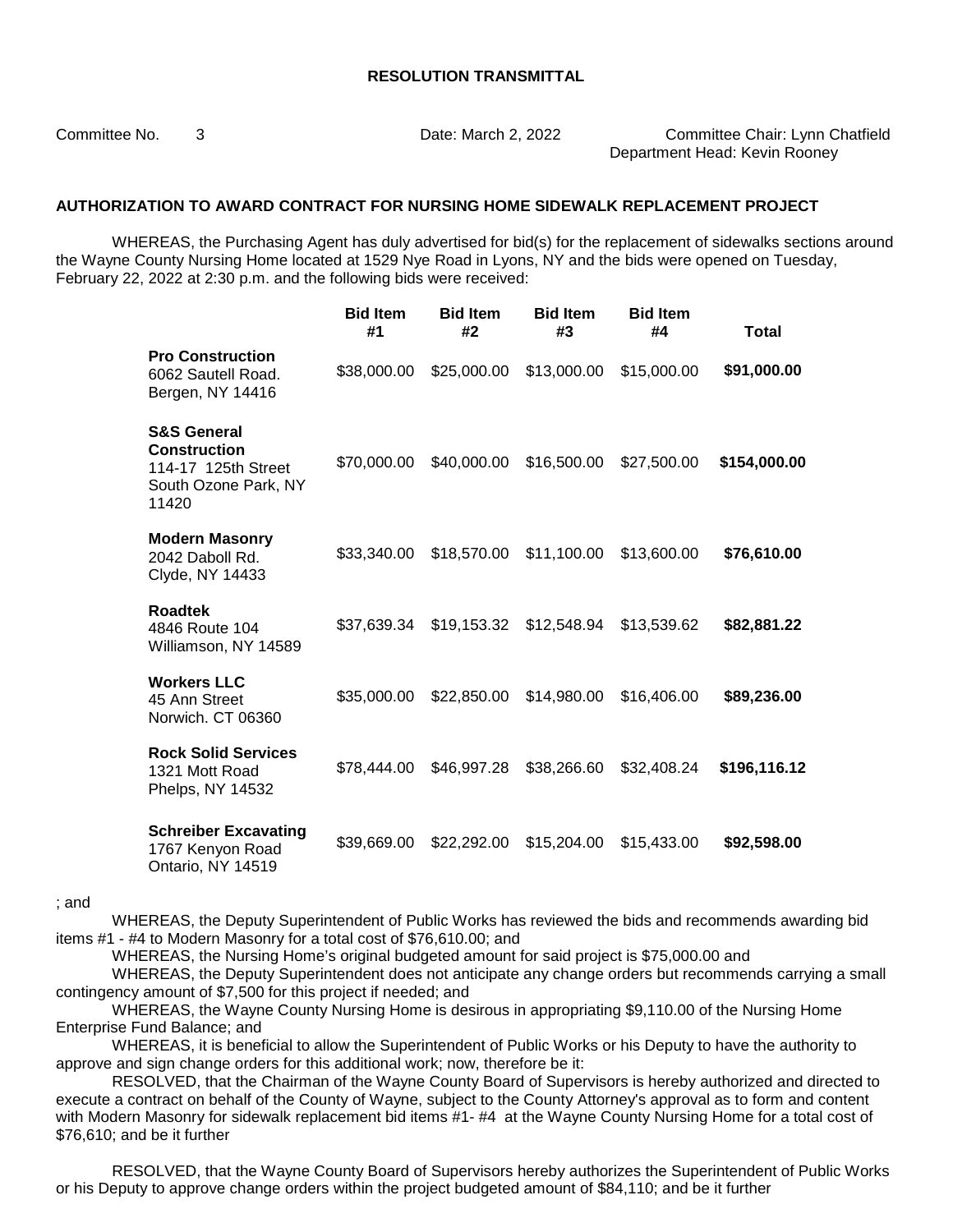RESOLVED, that the Wayne County Treasurer hereby is authorized to transfer \$9,110 from E Fund Balance and make the following budget adjustment:

### **E6000 Wayne County Nursing Home**

(Appropriations)<br>\$9,110 to 52000 Equipment and Other Capital Outlay

|                                                                                                      |  | Budgeted: yes _X__ no__ Proposed Cost: \$__84,110__ Reimbursed Amount ______ County cost ___84,110___                                   |
|------------------------------------------------------------------------------------------------------|--|-----------------------------------------------------------------------------------------------------------------------------------------|
|                                                                                                      |  | Departmental transfer \$________________________________from Account No. ____________________________ to Account No. __________________ |
|                                                                                                      |  |                                                                                                                                         |
|                                                                                                      |  |                                                                                                                                         |
|                                                                                                      |  |                                                                                                                                         |
|                                                                                                      |  |                                                                                                                                         |
|                                                                                                      |  | Clerk, Board of Supervisors                                                                                                             |
| Referred to:                                                                                         |  |                                                                                                                                         |
| Committee: ______Ayes _______ Nays ________ Date: ___________Signature: ____________________________ |  |                                                                                                                                         |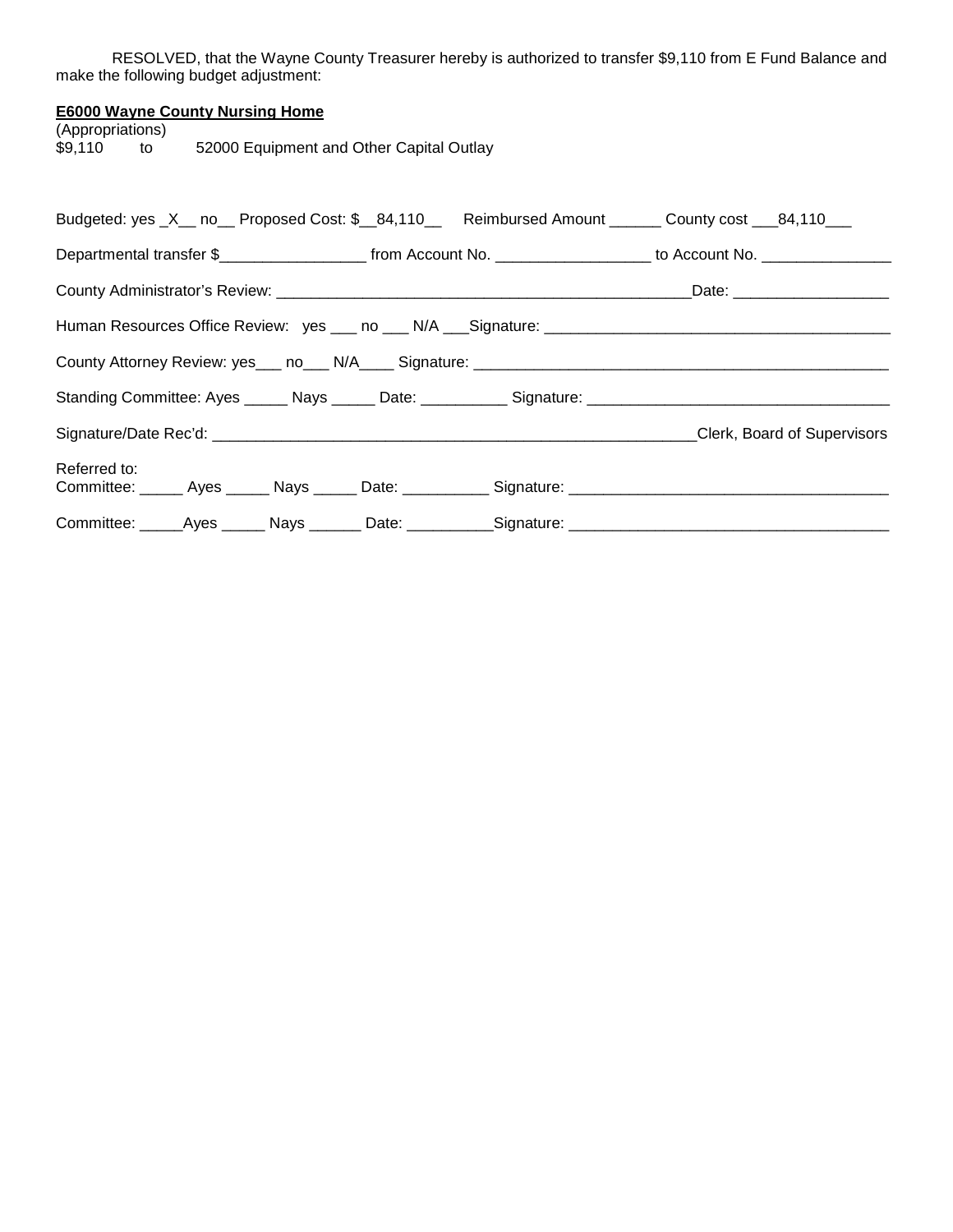Committee No. 3 Date: March 2, 2022 Committee Chair: Lynn Chatfield Department Head: Kevin Rooney

### **AUTHORIZATION TO EXECUTE AGREEMENT WITH FM GENERATOR FOR EMERGENCY GENERATOR MAINTENANCE SERVICES.**

WHEREAS, Wayne County has a total of 23 Onan/Cummins Emergency Generators located throughout the county that provide critical services to the county in the event of a power failure; and

WHEREAS, our current emergency generator maintenance service contract expired on February 28th,

2022; and

 WHEREAS, the following price proposals were received by Friday February 25 at 2:30pm and reviewed by the Deputy Superintendent of Public Works:

| <b>Vendor</b>                                      | 1 <sup>st</sup> Year | 2 <sup>nd</sup> Year | 3rd Year    | <b>Total</b> |
|----------------------------------------------------|----------------------|----------------------|-------------|--------------|
| <b>Emergency</b><br><b>Power</b><br><b>Systems</b> | \$15,025             | \$15,025             | \$15,025    | \$45,075.00  |
| <b>Gemcole Properties</b><br><b>Management</b>     | \$14,100             | \$14,730             | \$15,360    | \$44,190.00  |
| <b>Cummins</b>                                     | \$15,956.17          | \$15,956.17          | \$15,956.17 | 47,868.51    |
| <b>FM Generator</b>                                | \$13,950             | \$13,950             | \$13,950    | 41,850.00    |

; and

WHEREAS, the Deputy Superintendent recommends awarding the generator maintenance service contract to FM Generator for a total three (3) year at a cost of \$41,850.00; now, therefore be it

RESOLVED, that the Chairman of the Wayne County Board of Supervisors is hereby authorized and directed to execute a contract on behalf of the County of Wayne, subject to the County Attorney's approval as to form and content, with FM Generator for generator maintenance a total base contract cost of \$41,850.00; and be it further

RESOLVED, any additional repairs or services shall be performed at the hourly rate provided within the bid plus the cost of materials.

| Budgeted: yes _X__ no__ Proposed Cost: \$______________ Reimbursed Amount ______ County cost ______________                             |                             |
|-----------------------------------------------------------------------------------------------------------------------------------------|-----------------------------|
| Departmental transfer \$________________________________from Account No. ____________________________ to Account No. __________________ |                             |
|                                                                                                                                         |                             |
|                                                                                                                                         |                             |
|                                                                                                                                         |                             |
|                                                                                                                                         |                             |
|                                                                                                                                         | Clerk, Board of Supervisors |
| Referred to:<br>Committee: ______ Ayes ______ Nays ______ Date: ___________ Signature: _____________________________                    |                             |
| Committee: ______Ayes ______ Nays _______ Date: ___________Signature: _____________________________                                     |                             |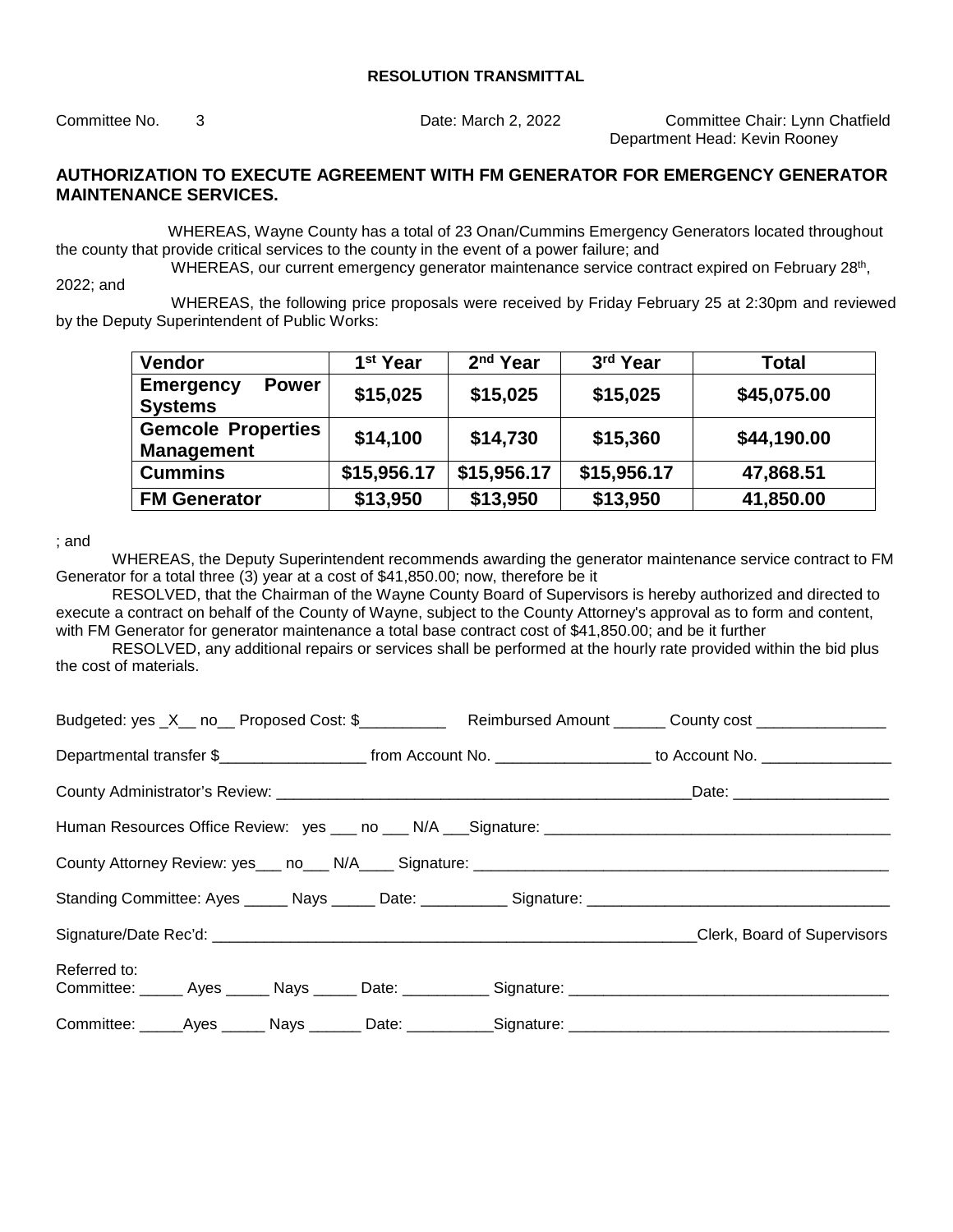Committee No. 3 **Date: March 2<sup>nd</sup>, 2022** Committee Chair: Lynn Chatfield Department Head: Kevin Rooney

#### **AUTHORIZATION TO AWARD CONTRACT FOR BLACK BROOK PARK STORAGE BUILDING ASBESTOS ABATEMENT**

WHEREAS, the Public Works Department is desirous to demolish a worn out wooden storage building at the Black Brook Park location at 9472 Old Route 31 in the Town of Galen; and

WHEREAS, during a survey of the building it was discovered that there are asbestos containing materials that will need to be abated prior to the demolition of the building; and

WHEREAS, the Purchasing Agent has duly advertised for bid(s) for the removal of the asbestos materials at the Wayne County Black Brook Park; and the bids were opened on Friday, February 25, 2022 at 2:00p.m. and the following bids were received:

#### **Sessler Environmental Services LLC \$ 25,375.00 1330 Research Forest Macedon, NY 14502**

; and

WHEREAS, the Deputy Superintendent of Public Works has reviewed the bid and recommends that the bid be awarded to Sessler Environmental Services LLC for the cost of \$25,375.00; and

WHEREAS, the Parks budgeted amount for said project is \$25,000.00 and

WHEREAS, the project will need additional funds for air monitoring services and disposal fee of the building debris once the building is abated, the Deputy Superintendent recommends an additional \$15,000.00 be added to the project; now, therefore be it

RESOLVED, that the Chairman of the Wayne County Board of Supervisors is hereby authorized and directed to execute a contract on behalf of the County of Wayne, subject to the County Attorney's approval as to form and content with Sessler Environmental Services LLC for removal of the asbestos materials at the Wayne County Black Brook Park for a cost of \$25,375.00; and be it further

RESOLVED, that the County Treasurer is authorized to make the following budget adjustments:

#### **A1990 General Fund Contingencies**  (Appropriations)

| (Appropriations) |      |                             |
|------------------|------|-----------------------------|
| \$15,000         | trom | .54000 Contractual Expenses |

#### **A7110 Parks**

| (Appropriations) |    |                 |
|------------------|----|-----------------|
| \$15,000         | to | .54439 Projects |

| Budgeted: yes _X__ no__ Proposed Cost: \$__40,000__ Reimbursed Amount ______ County cost __\$40,000___                                  |  |                             |
|-----------------------------------------------------------------------------------------------------------------------------------------|--|-----------------------------|
| Departmental transfer \$___________________________ from Account No. ______________________ to Account No. ____________________________ |  |                             |
|                                                                                                                                         |  |                             |
| Human Resources Office Review: yes ___ no ___ N/A ___ Signature: ___________________________________                                    |  |                             |
|                                                                                                                                         |  |                             |
|                                                                                                                                         |  |                             |
|                                                                                                                                         |  | Clerk, Board of Supervisors |
| Referred to:<br>Committee: ______ Ayes ______ Nays ______ Date: ___________ Signature: _____________________________                    |  |                             |
| Committee: _____Ayes ______ Nays _______ Date: ___________Signature: ______________________________                                     |  |                             |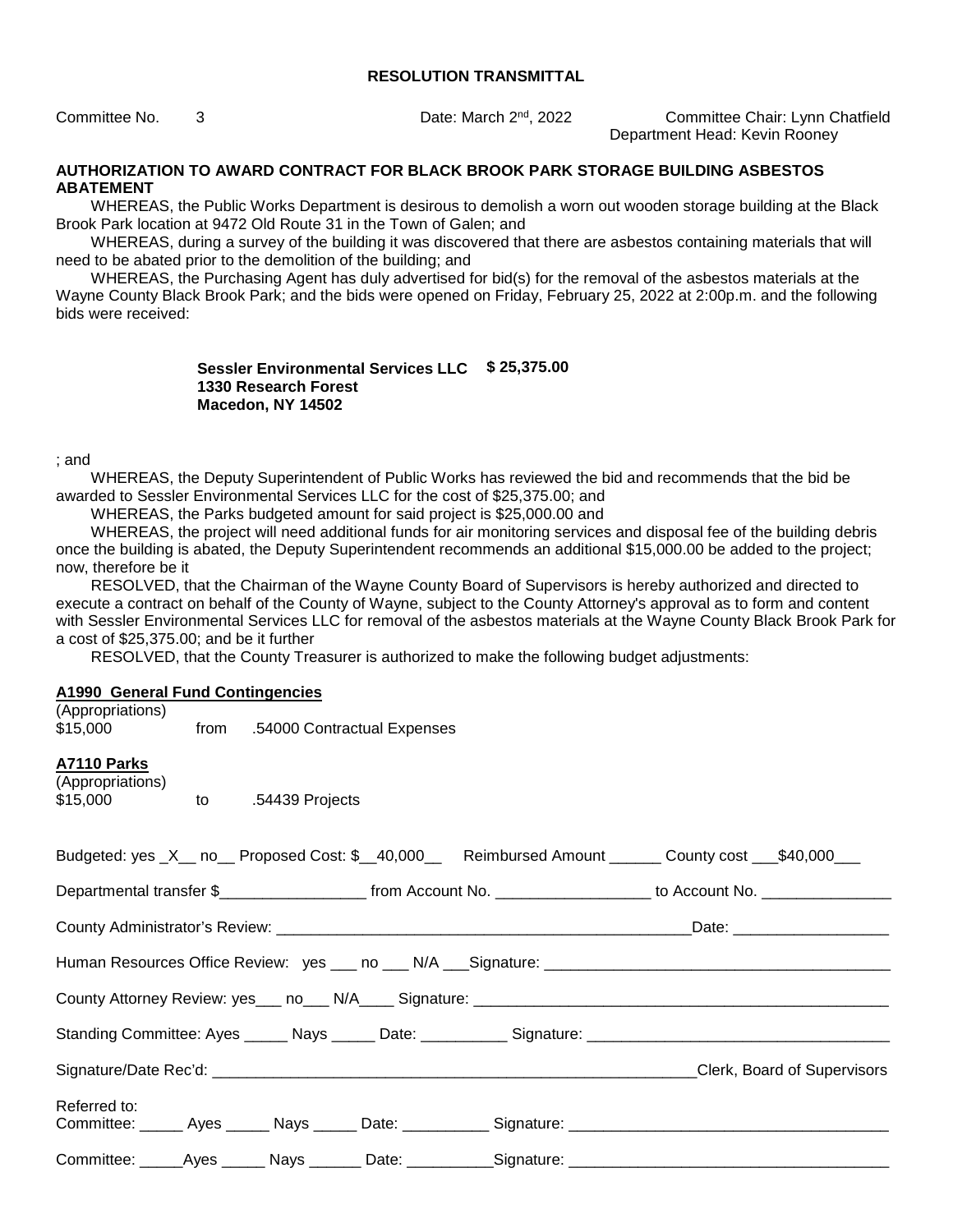Committee No. 3 Date: March 2, 2022 Committee Chair: Lynn Chatfield Department Head: Kevin Rooney

#### **AUTHORIZATION TO LEASE PROPERTY TO VETERANS ON THE ERIE, INC**

WHEREAS, the non-profit group, Veterans on the Erie, Inc, has an interest in repurposing the ECCC property at 165 Water Street, Lyons into a museum dedicated to Veterans, and

WHEREAS, Resolution 298-21 authorized the sale of this property to Veterans on the Erie, Inc, and

WHEREAS, Veterans on the Erie, Inc expects some delays in the authorization from several New York State agencies to transfer the property, but wishes the move forward with a lease so they can occupy the property and begin work on the museum, and

WHEREAS, the Superintendent of Public works agrees that it is appropriate to enter into a lease agreement with Veterans on the Erie, Inc, and

WHEREAS, this lease agreement will allow Veterans on the Erie, Inc. to begin to apply for grants for this new museum, now, therefore be it

RESOLVED, that the Chairman of the Board of Supervisors is hereby authorized to sign the 99 year lease agreement with Veterans on the Erie, Inc. for use of the property at 165 Water Street, Lyons subject to review and approval of the County Attorney as to form and content.

|                                                                                                      | Budgeted: yes _X_ no__ Proposed Cost: ___________ Reimbursed Amount ___________ County cost_________ |  |                             |
|------------------------------------------------------------------------------------------------------|------------------------------------------------------------------------------------------------------|--|-----------------------------|
|                                                                                                      |                                                                                                      |  |                             |
|                                                                                                      |                                                                                                      |  |                             |
|                                                                                                      |                                                                                                      |  |                             |
|                                                                                                      |                                                                                                      |  |                             |
| Standing Committee: Ayes ______ Nays ______ Date: ___________ Signature: ___________________________ |                                                                                                      |  |                             |
|                                                                                                      |                                                                                                      |  | Clerk, Board of Supervisors |
| Referred to:                                                                                         |                                                                                                      |  |                             |
|                                                                                                      |                                                                                                      |  |                             |